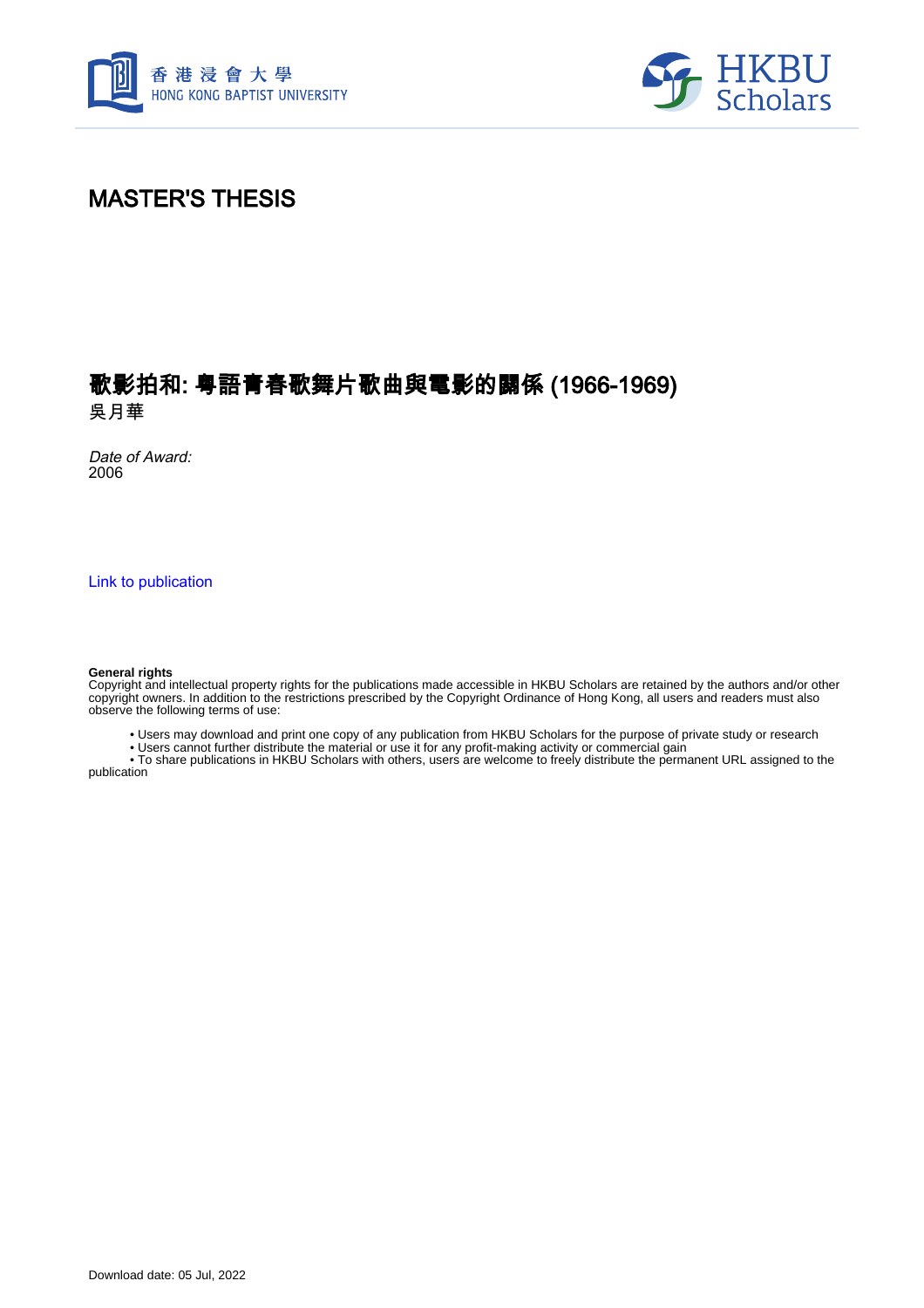## 歌影拍和**:**

### 粵語青春歌舞片歌曲與電影的關係**(1966-1969)**

Songs in Tune with Movies: The Relationship of Movie Songs and Cantonese Youth Musicals in 1966-1969

#### 吳月華

哲學碩士學位課程

主導老師:盧偉力博士

### 香港浸會大學

二零零六年七月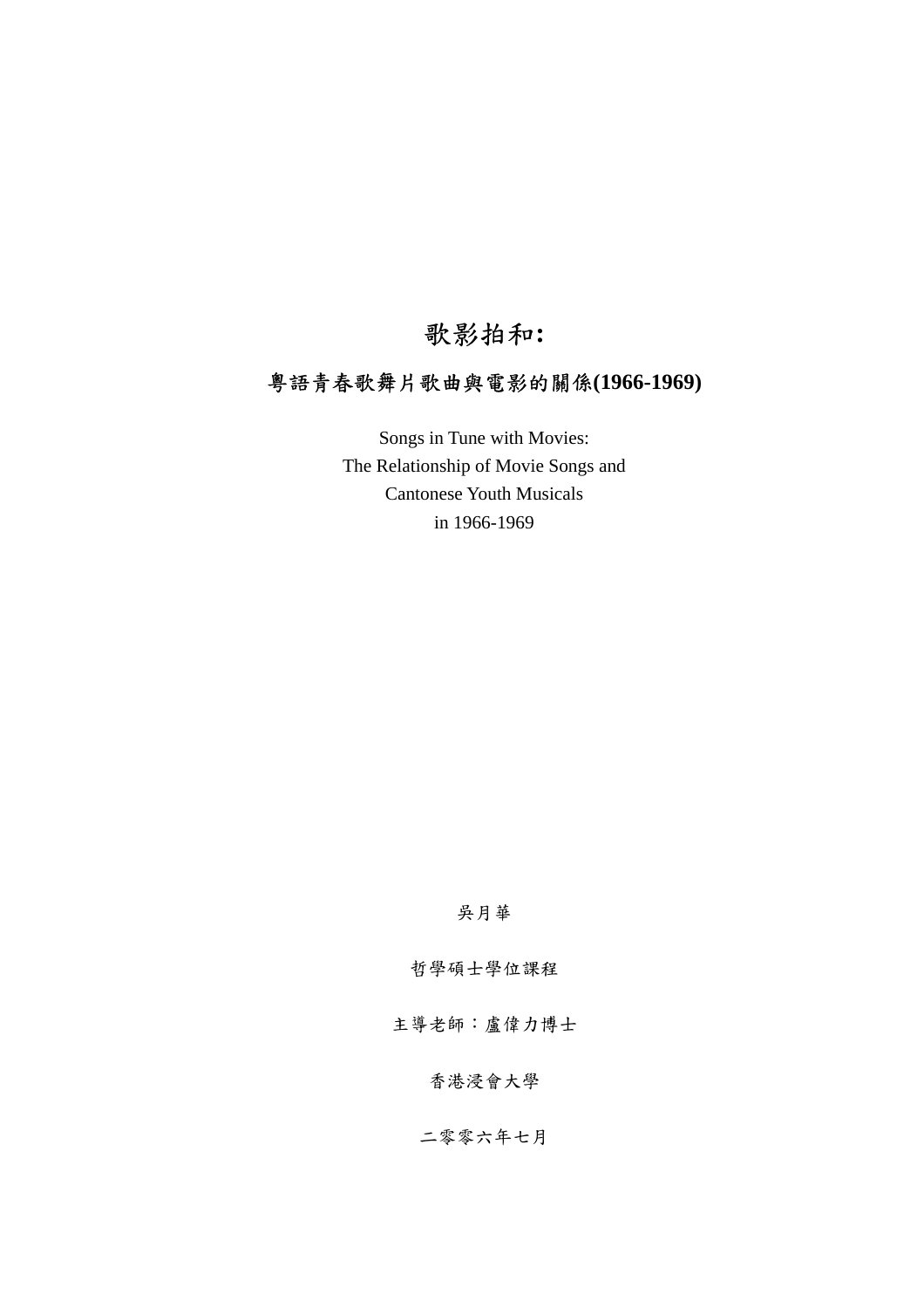### 中文提要

電影歌曲一直是一項低度開發的電影研究項目,因為電影歌曲糅合了「文」、 「聲」、「容」和「戲」四項元素,牽涉的研究領域十分寬廣,研究者不一定對四 個方面皆有興趣或認識,因此電影歌曲的研究並沒有得到充分的開發。在僅有的 電影歌曲研究中,大部分研究旁落在文化研究、社會學、結構主義、流行曲等不 同的研究領域內,較少將電影歌曲作為獨立的綜合藝術體來研究。香港五、六十 年代的粵語電影中經常運用大量的電影歌曲,縱使電影歌曲可獨立於電影之外, 但兩者卻有密不可分的關係,但粵語電影歌曲的研究卻十分罕見。因此本研究選 擇了六十年代中後期的粵語青春歌舞片的電影歌曲作為研究範圍,這個時期正是 運用粵語電影歌曲最蓬勃和多元化的時代。希望透過分析電影歌曲的四項元素, 與及電影歌曲與電影的關係,為電影歌曲作為綜合藝術體的研究方向作出嘗試, 並希望藉此機會整理一下當代的電影歌曲資料。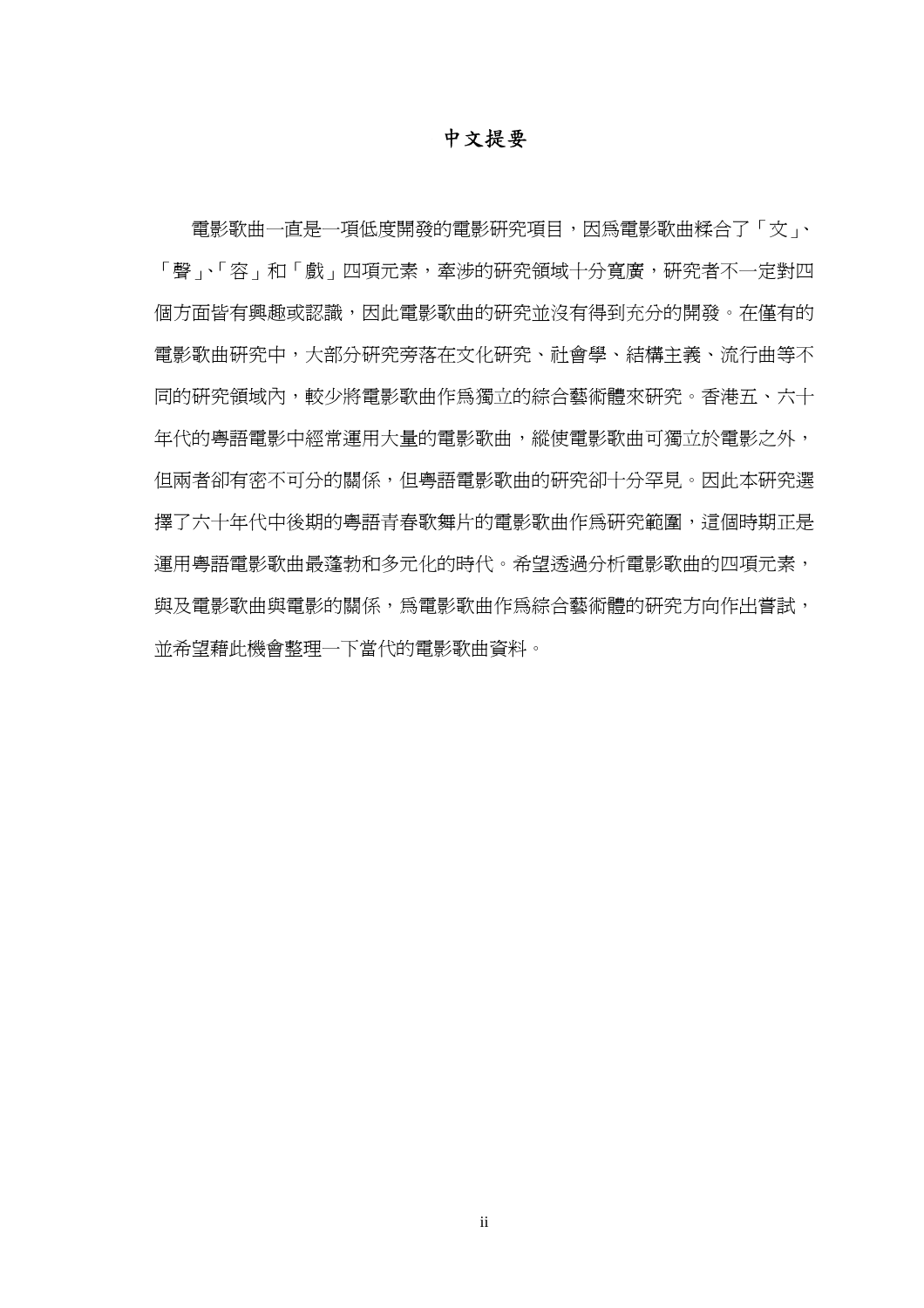#### **Abstract**

"Movie song" is always an unpopular research area. Movie songs compose of written text, audio, visual and dramatic four essential elements. Researchers may not be interested in all of the four areas. At the same, they may not feel comfortable to do a research on these areas extensively. This results in the underdevelopment of movie song research. Most of the movie song researches were wandered in the research area like cultural studies, sociology, structuralism, popular songs etc. and were seldom treated movie songs as individual and unique research subject. On the other hand, movie songs were always the crucial element of popular films especially in the 50s and 60s Hong Kong Cinema. The relationship of songs and movies are very intimate though the songs could be disseminated independently from the films. Nevertheless, Cantonese movie song researches are rarely found. This movie song research will be focus on Cantonese Youth Musicals in the late 60s. The movies songs in these movies are the most popular and diversify in the Hong Kong Cantonese Cinema. Using the above said four essential elements as text analysis tools in this research hope to be the starting point of movie song researches and could ignite more researches on this area. At the same time, this research also helps to compile the information of movie songs of Cantonese Youth Musicals in the late 60s.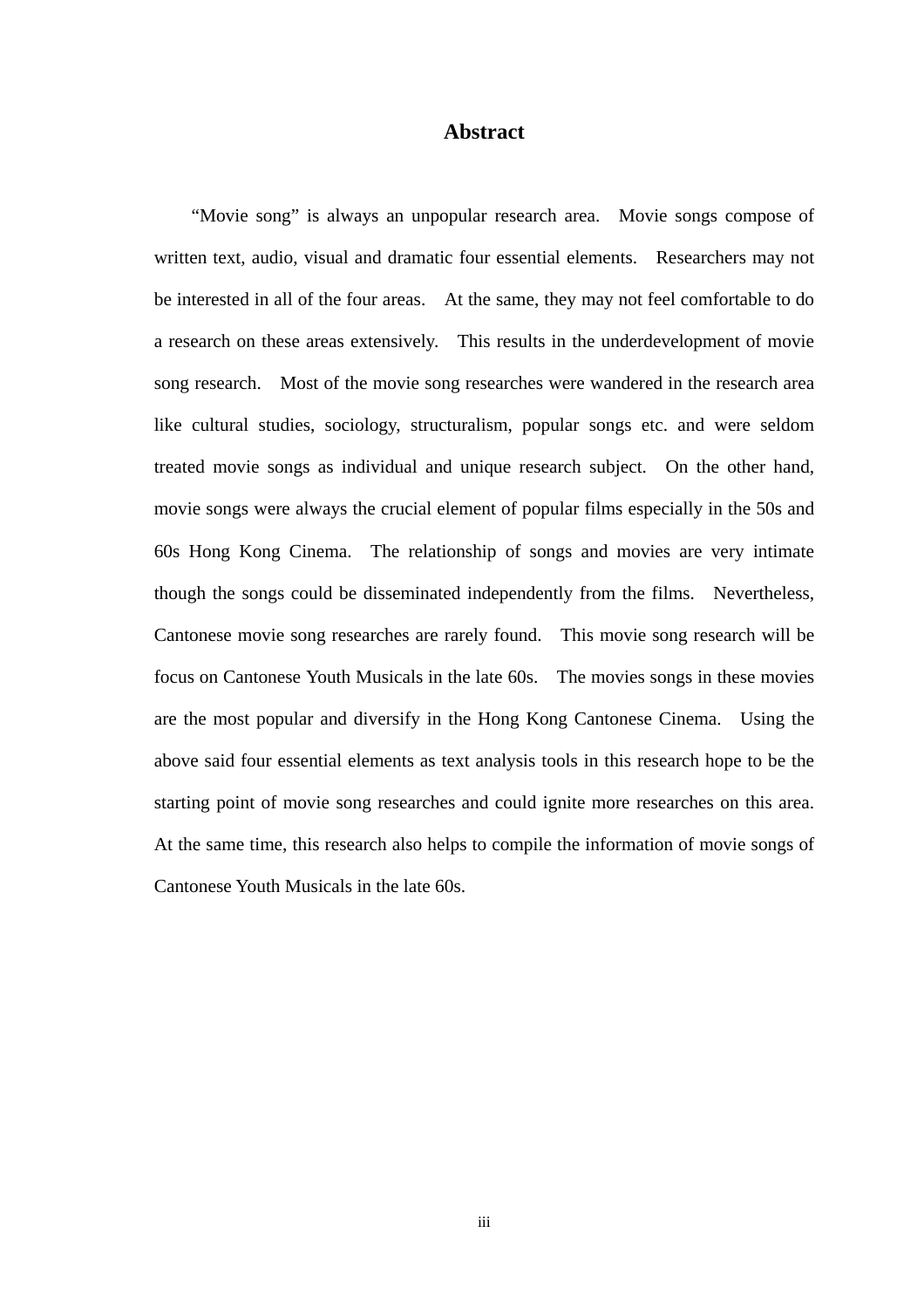# 目 錄

|     |    |                                  | $\mathbf{i}$             |  |
|-----|----|----------------------------------|--------------------------|--|
|     |    |                                  | $\overline{\mathbf{ii}}$ |  |
|     |    |                                  | iii                      |  |
|     |    |                                  | iv                       |  |
|     |    | 目錄……………………………………………………………………………… | $\mathbf{V}$             |  |
| 第一章 |    |                                  | $\mathbf{1}$             |  |
| 第二章 |    |                                  |                          |  |
| 第三章 |    |                                  | 6                        |  |
| 第四章 |    |                                  | 11                       |  |
| 第五章 |    |                                  | 14                       |  |
| 第六章 |    |                                  | 19                       |  |
|     | 1. |                                  | 19                       |  |
|     | 2. |                                  | 23                       |  |
|     | 3. |                                  | 24                       |  |
|     | 4. |                                  | 27                       |  |
|     | 5. |                                  | 32                       |  |
| 第七章 |    |                                  | 34                       |  |
|     | 1. |                                  | 34                       |  |
|     | 2. |                                  | 37                       |  |
|     |    | a.                               | 37                       |  |
|     |    | b.                               | 43                       |  |
|     |    |                                  | 49                       |  |
|     |    | $\mathbf{d}$ .                   | 52                       |  |
| 第八章 |    |                                  | 55                       |  |
|     | 1. |                                  | 55                       |  |
|     |    | a.                               | 60                       |  |
|     | 2. |                                  | 63                       |  |
|     |    | a.                               | 66                       |  |
|     |    | $\mathbf{b}$ .                   | 69                       |  |
|     | 3. |                                  | 71                       |  |